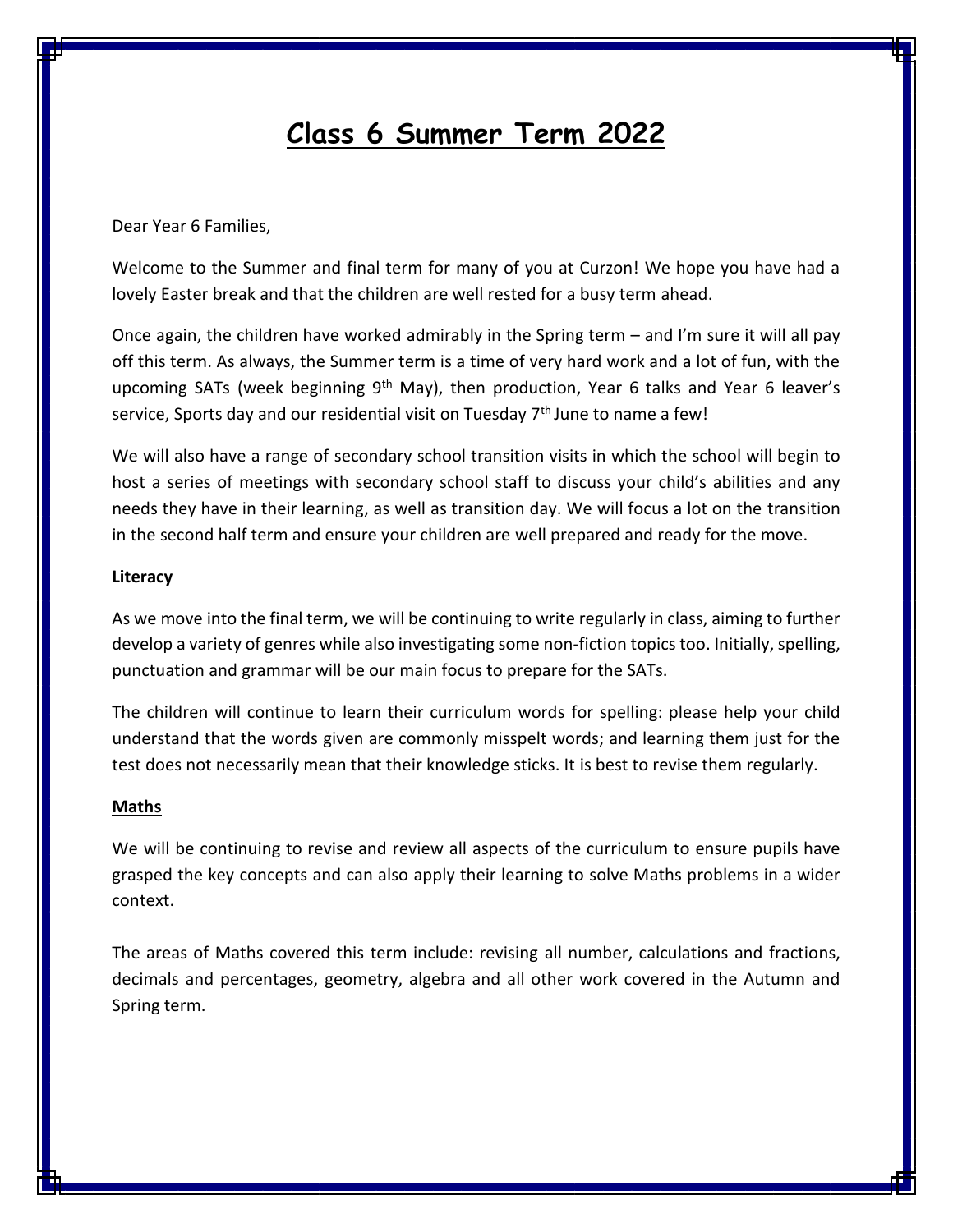As always children will be practising their times tables which really does help them in many aspects of number and we would appreciate your continued support with practising them at home.

### **Homework expectations per week as per school approved policy**

| Literacy                                                                    | 40 mins                                                                               |
|-----------------------------------------------------------------------------|---------------------------------------------------------------------------------------|
| Numeracy                                                                    | 40 mins                                                                               |
| <b>Spellings</b>                                                            | 40 mins                                                                               |
| Times Tables to 12, Multiples,<br>(division)<br>Factors, Inverses<br>facts) | As much as possible! The faster and easier they can recall<br>these facts the better! |
| Reading                                                                     | Minimum 3 times a week; parent/carer to sign homework<br>diary/reading list           |
| .                                                                           |                                                                                       |

Year 6 Talks and The Production

Please note that children will be given homework time to prepare their Year 6 talk and rehearse for the Year 6 production. More details about these to follow.

Reading Eggs, Mathletics and Times Tables Rockstars are fixed to your child's level and are excellent revision sites for them to use regularly

| Monday  |                    | Homework given in                                                    |
|---------|--------------------|----------------------------------------------------------------------|
| Tuesday | Maths and Literacy | Completed work returned the following Monday<br><b>Spelling Test</b> |
| Friday  | Times tables       | Regular tests                                                        |

|         | <b>Afternoon topics</b>                                 |
|---------|---------------------------------------------------------|
| Science | <b>Animals Including Humans</b><br>Investigation Skills |